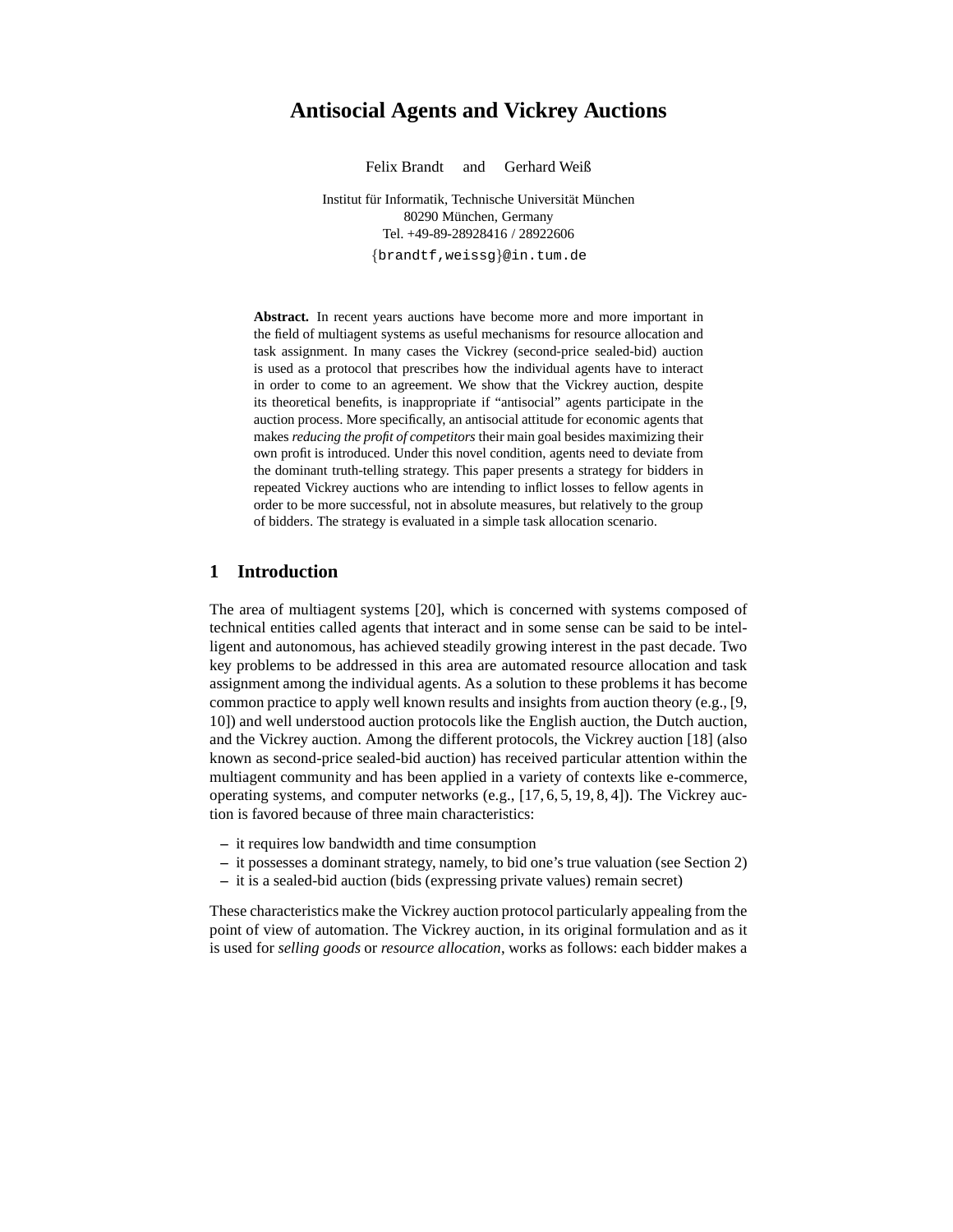sealed bid expressing the amount he is willing to pay, and the bidder who submits the highest bid wins the auction; the price to be payed by the winner is equal to the second highest bid. In *task assignment scenarios* the Vickrey auction works exactly the other way round (and for that reason is often referred to as reverse Vickrey auction): each bidder willing to execute a task makes a bid expressing the amount he wants to be payed for task execution, and the bidder submitting the lowest bid wins the auction; the winner receives an amount equaling the second lowest bid (and his payoff thus is the second lowest bid minus his prime costs for execution). If there is more than one winning bid, the winner is picked randomly from the highest bidders. This paper concentrates on the use of the Vickrey auction for task assignment scenarios; it should be noted, however, that all presented considerations and results do also hold for Vickrey auctioning in its original formulation. It is an important fact, that bids are sealed. Bidders that did not win an auction do not necessarily get to know who placed the lowest bid and particularly how low this bid was. The only information that is revealed to all bidders is the selling price (see [2] for a more detailed discussion of privacy and security issues in Vickrey auctions).

A general assumption often made in applications of multiagent systems is that an individual agent intends to maximize his profit without caring for the profits of others. This, however, is by no means the case in real-world settings. What can be often observed here is that a company, besides maximizing its own profit, deliberatively inflicts losses to rivaling companies by minimizing their profits. In fact, it is real-world practice that a company accepts a lower profit or is even willing to sell goods at a loss if this financially damages a competing company or at least helps to bind available and gain new costumers. Such a company obviously exhibits an *antisocial* behavior and attitude in the sense that it considers (at least for some period of time or in some cases) its absolute profit not as important as its profit relative to other companies' profits. (It is worth to point out that an "antisocial company" behaves rationally given its objective, even if it could be said to act irrationally under the condition that its objective were to maximize its absolute profit.) This paper investigates the performance of Vickrey auctioning in multiagent systems in which the presence of antisocial agents can not be excluded. A related problem that has been discussed in the economic literature are "externalities" between bidders [7]. Externalities describe preferences of a bidder specifying who he wants to win an auction (besides himself), e.g., when selling patents or nuclear weapons. However, our approach is solely profit-oriented. Antisocial agents do not care who buys a good or who is awarded a task contract. They are just interested in decreasing their fellows' profits to strengthen their own market position. This is a major difference.

The paper is structured as follows. Section 2 explains why agents aiming at a maximization of their absolute profits should bid their true valuations in Vickrey auctions. Section 3 formally captures the antisocial attitude sketched above and Section 4 shows its impact on the bidding strategy. Section 5 introduces and analyzes an antisocial strategy for repeated Vickrey auctions. Section 6 presents experimental results that illustrate the implications of this strategy. Finally, Section 7 concludes the paper with a brief overview of advantages and disadvantages of the agents' "bad attitude".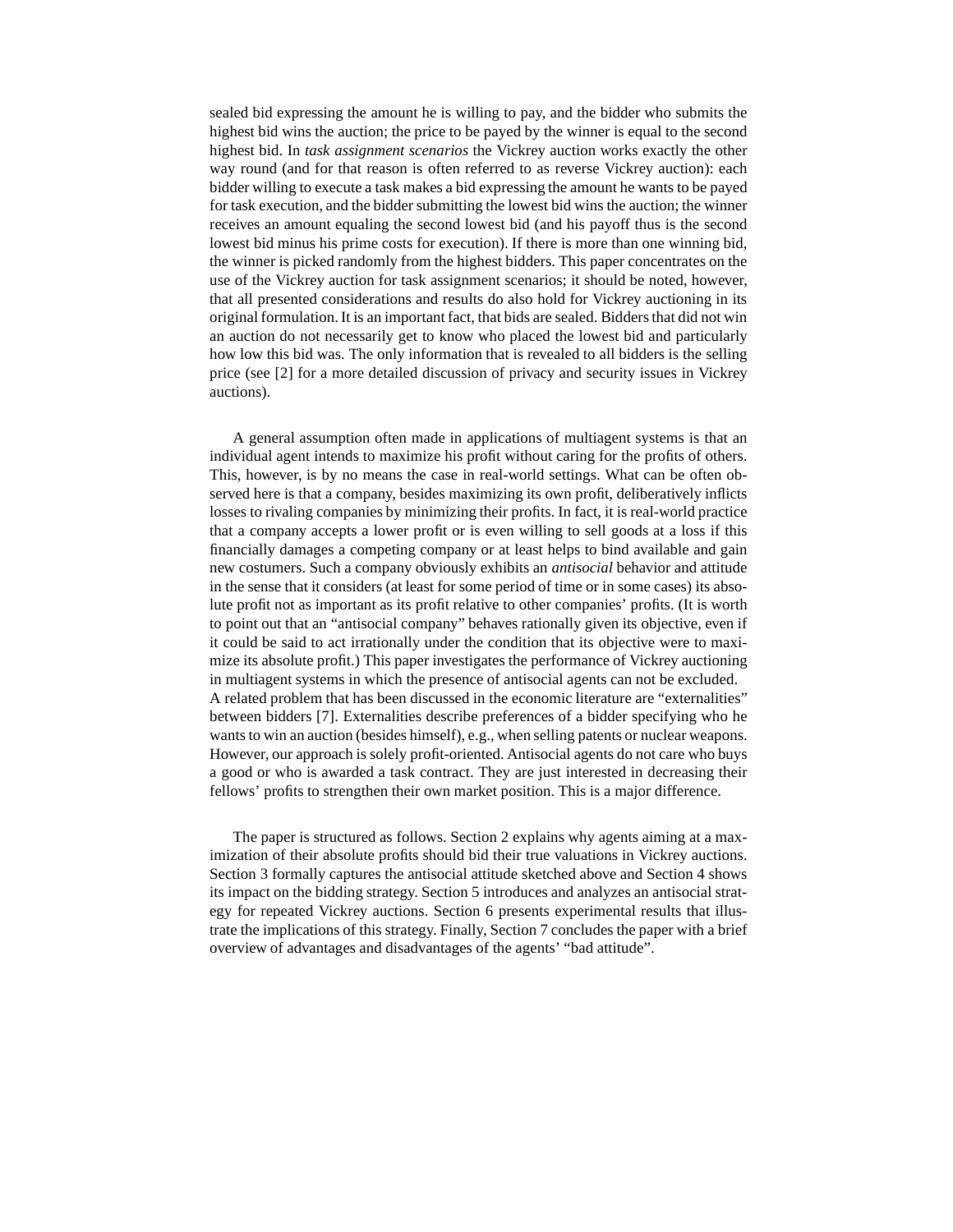### **2 The dominant Strategy**

The Vickrey auction has a dominant strategy, which means that if an agent applies this strategy he receives the highest possible payoff, no matter which strategies are used by the other bidders. The dominant strategy is to bid one's true valuation of the task. Even if an agent knows all the other bids in advance, he still does best by bidding his private valuation. The conditions for the existence of the dominantstrategy equilibrium are that the bidders are symmetric (i.e., they can not be distinguished) and have independent valuations of the tasks<sup>1</sup>. This implies that tasks cannot be recontracted.

Given two agents A and B, their corresponding private values  $v_a$  and  $v_b$ , and their submitted bids  $b_a$  and  $b_b$ , the profit for agent A is defined by the following equation.

$$
profit_a(b_a, b_b) = \begin{cases} b_b - v_a & \text{if } b_a \le b_b \\ 0 & \text{if } b_a \ge b_b \end{cases}
$$
 (1)

It can easily be seen why bidding the task value is the optimal strategy. We consider agent A and investigate the possible profits he would make by not bidding his private value. It suffices to model only one opposing agent  $B$  representing the entire competition because A only cares whether he wins or loses. He does not draw distinctions between his fellow bidders.

If A bids more than his prime costs  $(b_a > v_a)$  there are three subcases conditional on agent *B*'s bid  $b<sub>b</sub>$ :

- i)  $b_b < v_a < b_a$ : B wins the auction and receives more money than if A had bid  $v_a$ .
- ii)  $v_a < b_b < b_a$ : A loses the auction, instead of winning it by bidding  $v_a$ .
- iii)  $v_a < b_a < b_b$ : A still wins the auction, but does not gain anything, because the task price remains  $b_b$  and his payoff is still  $b_b - v_a$ .

If he bids  $b_a < v_a$  the following cases describe the resulting situations:

- iv)  $b_a < v_a < b_b$ : A wins, but is paid the same amount of money  $(b_b)$  as if he bid  $v_a$ .
- v)  $b_a < b_b < v_a$ : A wins, but gets less money than his own prime costs, i.e. he is losing  $v_a - b_b$ .
- vi)  $b_b < b_a < v_a$ : A still loses and reduces B's payoff by  $v_a b_a$ .

Concluding, bidding anything else than  $v_a$  cannot yield more profit than bidding the true valuation  $v_a$ . Obviously, this extremely simplifies the bid preparation, due to the absence of wasteful counter-speculation, that is needed e.g., in first-price or Dutch auctions.

### **3 The Antisocial Attitude**

In most multiagent applications it is assumed that the objective of an agent (or of a team of agents) is to maximize his absolute profit without caring for the profits made by the

<sup>&</sup>lt;sup>1</sup> If the bidders don't have to estimate their private values, the dominant equilibrium exists independently of risk neutrality [11].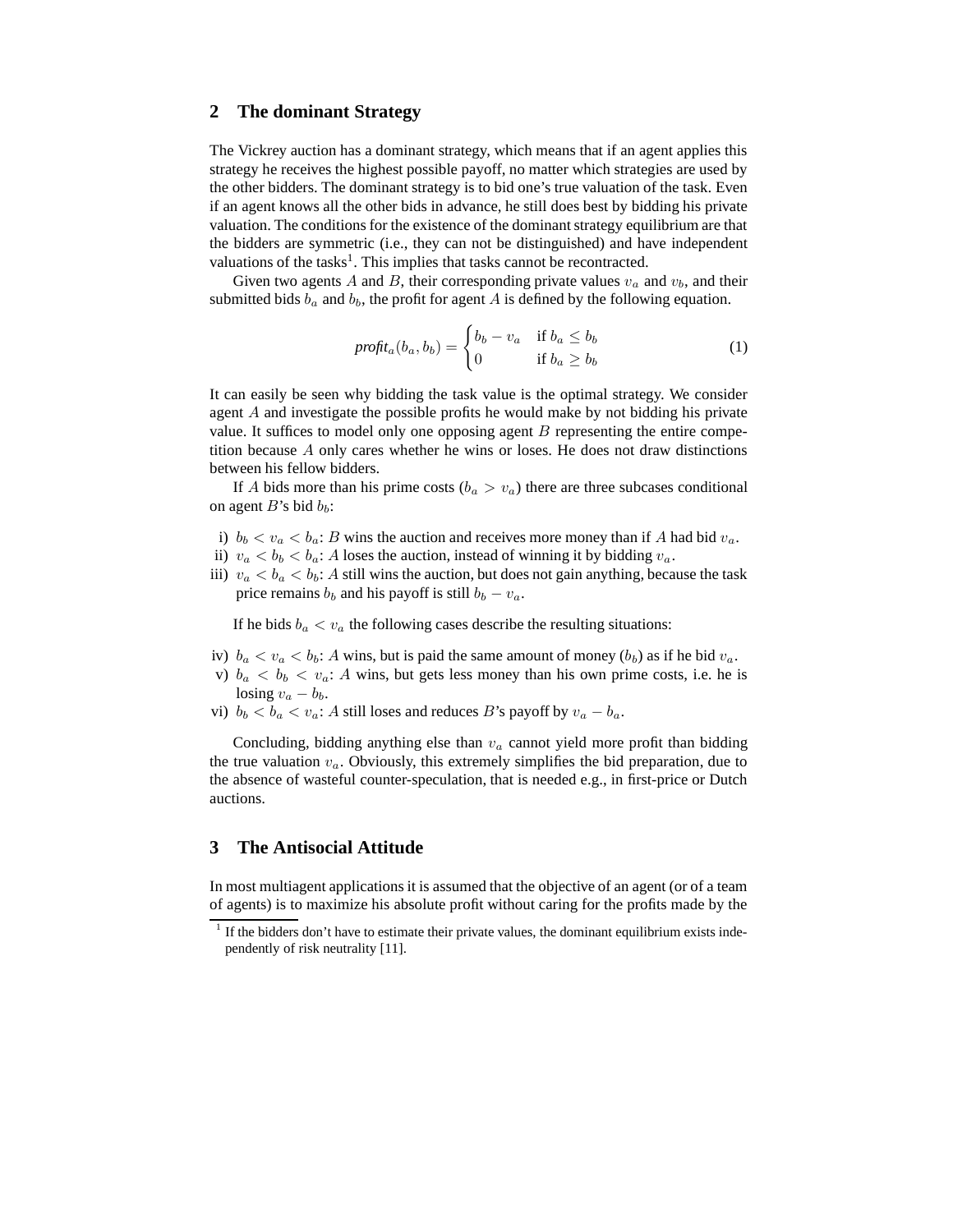other agents. However, in many real-world applications it is more realistic to assume that agents may be present that try to gain as much money as possible *relative* to others (their competitors). In other words, in many scenarios it is wise to take into consideration the availability of "antisocial agents," that is, agents who accept small losses if they can inflict great losses to other agents. To make this more precise, we develop a formal description of this antisocial attitude. As a starting point for this formalization, it appears to be reasonable to assume that an antisocial agent wants to maximize the difference between his profit and the gain of his competitors; this means that the own profit on the one hand and the other agents' losses on the other hand are considered to be of equal importance from the point of view of this antisocial agent. In a two-player scenario, this view captures the antisocial agent's intention to be better than his rival. To achieve a higher degree of flexibility in describing and analyzing antisocial agents, it is useful to think of different degrees of anti-sociality like "aggressive anti-sociality" (where it is an agent's objective to harm competitors at any cost) and "moderate antisociality" (where an agent puts somewhat more emphasis on his own profit rather than the loss of other agents). These considerations lead to our formal specification of an antisocial agent (or an agent's antisocial attitude) as an agent who tries to maximize the weighted difference of his own profit and the profit of his competitors. Precisely, an antisocial agent  $i$  intends to maximize his  $payoff<sup>2</sup>$  that is given by

$$
payoff_i = (1 - d_i)profit_i - d_i \sum_{j \neq i} profit_j , \qquad (2)
$$

where  $d_i \in [0, 1]$  is a parameter called *derogation rate*. The derogation rate is crucial because it formally captures, and allows to modify, an agent's degree of antisocial behavior. It is obvious that this formula covers "regular" agents by setting  $d = 0$ . If  $d$  is higher than 0.5, hurting others has greater priority than helping yourself. A purely destructive agent is defined by  $d = 1$ . We say an agent is *balanced antisocial* if  $d = 0.5$ , e.g., his own profit and the profit of his competitors are of equal importance.<sup>3</sup> Please note that the described antisocial attitude, which is feasible in all kinds of com-

petitive markets, *is* rational as the agents intend to benefit from their rivals' losses at a later date (e.g., by shortening a competitor's budget for future negotiations or by putting a rival completely out of business).

### **4 Antisociality and Vickrey Auctions**

The implications of this formalized notion of an antisocial attitude on the Vickrey auction is enormous. In the remaining of this section, these implications are theoretically investigated. By combining equations 1 and 2 we get the (antisocial) payoff for agent

 $2 \text{ The payoff for a non-antisocial agent is simply his profit.}$ 

<sup>&</sup>lt;sup>3</sup> When considering other types of auctions like uniform-price auctions, it might be wise to scale the sum in equation 2. In a Vickrey auction, however, all profits but one are zero which makes the scaling redundant.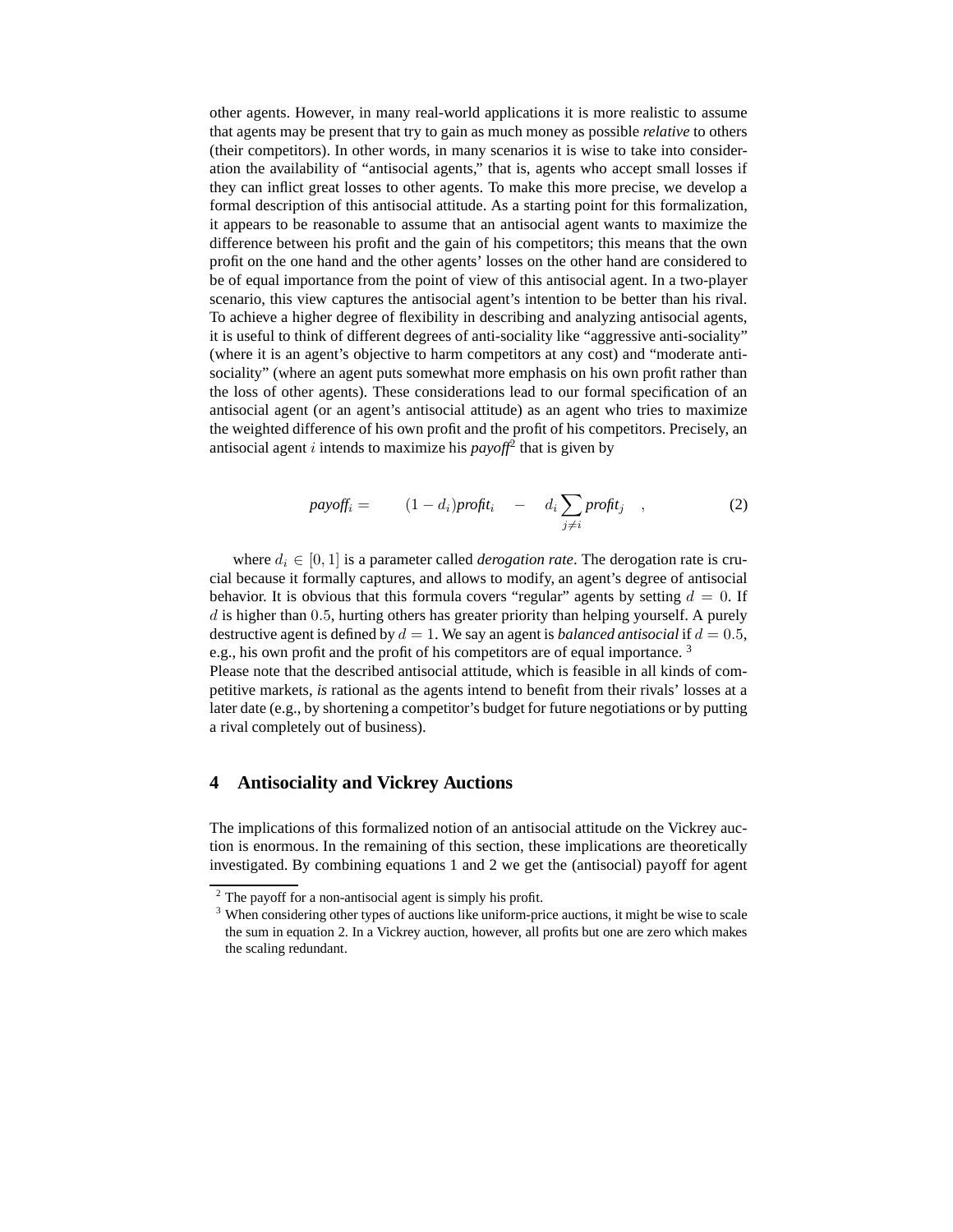A as a function of the bids  $b_a$  and  $b_b$ .

$$
payoff_a(b_a, b_b) = \begin{cases} (1 - d_a)(b_b - v_a) & \text{if } b_a \le b_b \\ -d_a(b_a - v_b) & \text{if } b_a \ge b_b \end{cases}
$$
 (3)

Consider case vi) of Section 2. Agent  $A$  is not able to effectively win the auction, but the price agent  $B$  receives completely depends on  $A$ 's bid. So, if  $A$  carefully adjusts his bid downwards, he is capable of reducing  $B$ 's profit. Supposing that  $A$  knows  $B$ 's private value  $v<sub>b</sub>$ , his optimal strategy would be to bid  $v<sub>b</sub> + \epsilon$  (see Figure 1), which reduces B's profit to the absolute minimum of  $\epsilon$ .



**Fig. 1.** A reduces B's profit to a minimum

However, if B knows A's prime costs  $v_a$  as well and he also prefers inflicting great losses to A over gaining small profits (i.e., his derogation rate is positive) he can bid  $v_b + 2\epsilon$ , rejecting a possible gain of  $\epsilon$  and making A lose  $v_a - v_b + 2\epsilon$ . As a result, if A's derogation rate  $d_a$  is 0.5, A should only bid  $v_b + \frac{v_a - v_b}{2} + \epsilon$  to be safe from being overbid by  $B$  (see Figure 2). If  $B$  still tops  $A$ 's bid, he is renouncing more





**Fig. 2.** Careful, aggressive bidding

If  $d_b = 0.5$  as well, B's best strategy is to bid  $v_b + \frac{v_a - v_b}{2}$ .

Concluding, the following bidding strategy seems to be "safe" for an antisocial agent  $i$  (still under the unrealistic assumption that an agent knows private values of other agents:  $v_1$  is the lowest private value,  $v_2$  the second lowest):

$$
b_i = \begin{cases} v_i - d_i(v_i - v_1) + \epsilon & \text{if } v_i > v_1 \\ v_i + d_i(v_2 - v_i) & \text{else} \end{cases}
$$
(4)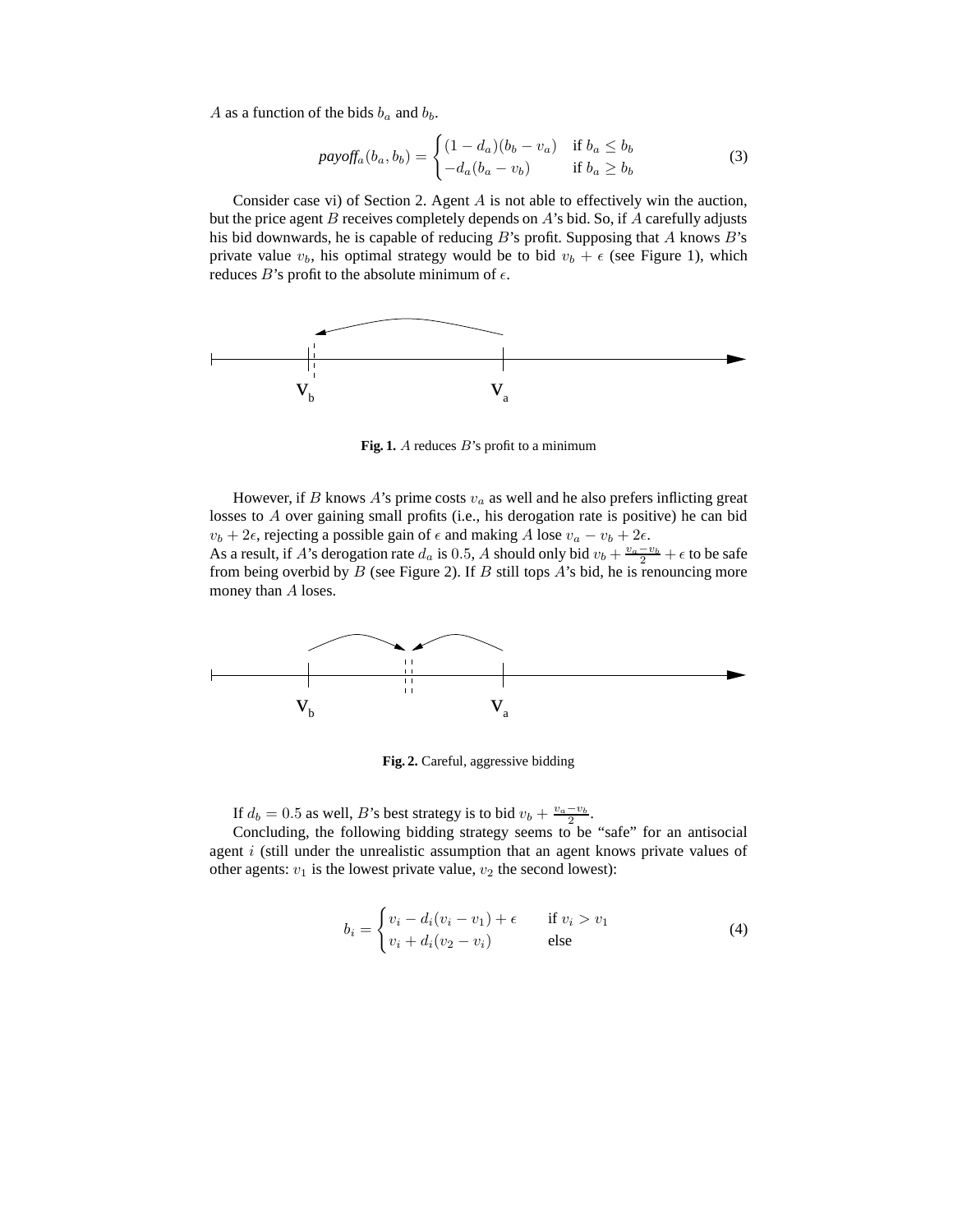It is possible to omit the margin  $\epsilon$ . We included it to avoid randomized experimental results that occur when two or more bidders share the same minimum bid. However, we will use the strict  $\epsilon$ -less version in the theorems stated below.

**Theorem:** In Vickrey auctions with balanced antisocial bidders ( $\forall i : d_i = 0.5$ ), the strategy defined by equation 4 is in *Nash equilibrium*.

Proof: The assumption states that under the supposition that all agents apply this strategy, there is no reason for a single agent to deviate from it. We consider the payoff of agent A. If  $v_a$  is the lowest private value, let B be the second lowest bidder. Otherwise,  $B$  represents the lowest bidder. It suffices to consider  $B$  as A cannot differentiate between the individual bidders and the Vickrey auction has a sole victor. There are only two possibilities for an antisocial agent to cause harm. The cheapest provider can hurt the second highest bidder and an inferior agent can reduce the profit of the lowest bidder. Assume  $B$  applies the antisocial strategy defined in 4.

$$
b_b = \begin{cases} v_b - \frac{1}{2}(v_b - v_a) & \text{if } v_a \le v_b \\ v_b + \frac{1}{2}(v_a - v_b) & \text{if } v_a \ge v_b \end{cases} = \frac{v_a + v_b}{2}
$$

$$
\Rightarrow payoff_a(b_a, b_b) = payoff_a\left(b_a, \frac{v_a + v_b}{2}\right) = \begin{cases} \frac{v_b - v_a}{4} & \text{if } b_a \le \frac{v_a + v_b}{2} \\ -\frac{b_a - v_b}{2} & \text{if } b_a \ge \frac{v_a + v_b}{2} \end{cases}
$$



$$
\max_{b_a} \text{payoff}_a\left(b_a, \frac{v_a + v_b}{2}\right) = \frac{v_b - v_a}{4} \quad \Rightarrow b_a \le \frac{v_a + v_b}{2}
$$

Concluding, if A bids less than  $\frac{v_a + v_b}{2}$ , he only receives equal payoff; if he bids more, his payoff is diminishing.  $\square$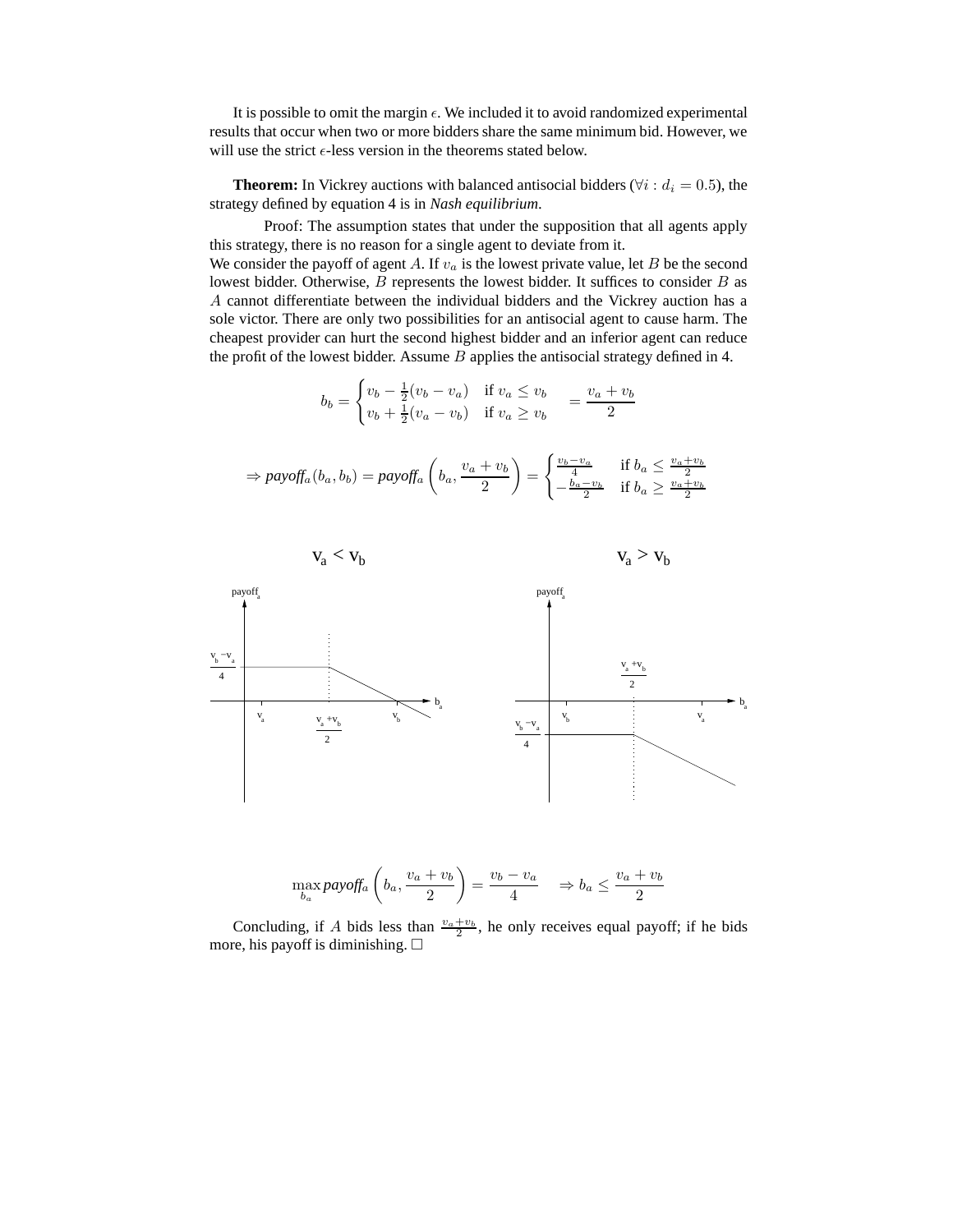**Theorem:** The strategy defined by equation 4 is in *Maximin equilibrium* independently of the derogation rates of the bidders.

Proof: It is claimed that the strategy is an optimal strategy to reduce the possible losses that occur in worst case encounters. "Worst-case" means that the other bidders (represented by a single agent  $B$  again) try to reduce agent  $A$ 's payoff as much as possible.

$$
\min_{b_b} \text{payoff}_a(b_a, b_b) = \min_{b_b} \left( \frac{(1 - d_a)(b_b - v_a) \text{ if } b_b \ge b_a}{-d_a(b_a - v_b) \text{ if } b_b \le b_a} \right)
$$
\n
$$
= \min \{ \underbrace{(1 - d_a)(b_a - v_a)}_{f(b_a)}, \underbrace{-d_a(b_a - v_b)}_{g(b_a)} \}
$$

 $f$  yields the minimum profit if  $A$  wins and  $g$  yields the minimum profit if he loses the auction. In the following, we consider the maximum of these minima.



$$
\max_{b_a} \min_{b_b} payoff_a(b_a, b_b) = \max_{b_a} \min\{f(b_a), g(b_a)\}\
$$

Due to the fact that  $f$  is increasing and  $g$  is decreasing, the Maximin equilibrium point can be computed by setting  $f(b_a) = g(b_a)$ .

$$
f(b_a) = g(b_a) \Leftrightarrow (1 - d_a)(b_a - v_a) = -d_a(b_a - v_b)
$$
  

$$
\Leftrightarrow b_a - v_a - d_a b_a + d_a v_a = -d_a b_a + d_a v_b
$$
  

$$
\Leftrightarrow b_a = v_a + d_a (v_b - v_a) \quad \Box
$$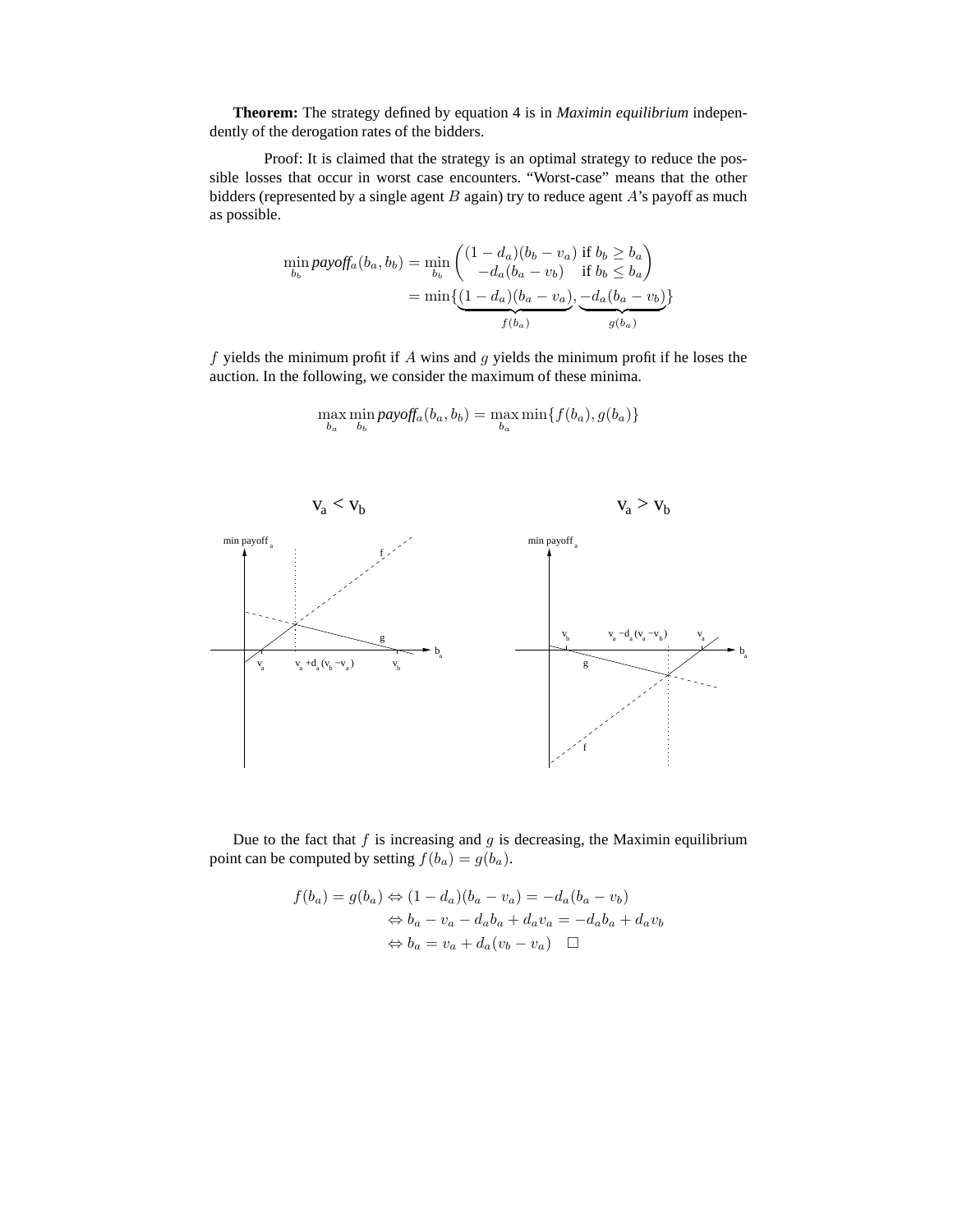# **5 Antisocial Bidding in Repeated Auctions**

On the basis of the theoretical foundations of the previous Section, we now develop an antisocial bidding strategy that can actually be used in realistic environments.

In the general case, an agent does not know the private value of other bidders. However, in principle an agent has several possibilities to figure out that value, for instance by means of *espionage*, careful *estimation* (e.g., by assuming a uniform distribution of private values), *colluding* with the auctioneer (e.g., bribing him) or by *learning* from previous auctions. This paper deals with the latter technique.

#### **5.1 Revealing Private Values by Underbidding**

We consider the auctioning of a fixed number of tasks, that repeats for several rounds. Now, suppose a balanced antisocial agent loses an auction in the first round. When the same task is auctioned for the second time, he bids zero. As a consequence, he wins the auction<sup>4</sup>, and receives an amount equaling the second lowest bid, which is the private value of the cheapest agent (supposing this agent applied the dominant strategy). Thus, he is able to figure out the needed private value and can place his next bid right in the middle between the two private values. Using this technique, he loses the difference between both values once, but can safely cut off 50% of the competitor's profit for all following auction rounds. If the total number of rounds is high enough, the investment pays.

In a scenario where all other agents definitely follow the dominant bidding strategy and no counter-speculation is needed, an effective, antisocial bidding strategy looks like this:

\n- 1. Bid 
$$
0
$$
 (p=received price)
\n- 2. Bid  $\begin{cases} v_i + d_i(p - v_i) & \text{if } v_i < p \\ v_i - d_i(v_i - p) + \epsilon & \text{else} \end{cases}$
\n

Bidding zero is elegant but dangerous, especially if more than one agent is applying this strategy. In this case, one of the zero-bidding agents wins the auction, but is paid no money at all (because the second lowest bid is zero as well), thus producing a huge deficit.

#### **5.2 Step by Step Approach**

It's safer, but possibly not as efficient, to reduce a bid from round to round by a small margin s until the best agent's bid is reached. Figure 3 displays the modified strategy. If the step size s equals the private value ( $s = v$ ), this algorithm emulates the aggressive zero-bidding strategy. The algorithm works somewhat stable in dynamic environments where agents can vanish and new ones appear from time to time. However, the strategy is not perfect, e.g., if two balanced antisocial agents apply this strategy, the more expensive agent is only able to reduce the winning agent's profit by 25% because he is usually

<sup>4</sup> unless some other agent bids zero as well.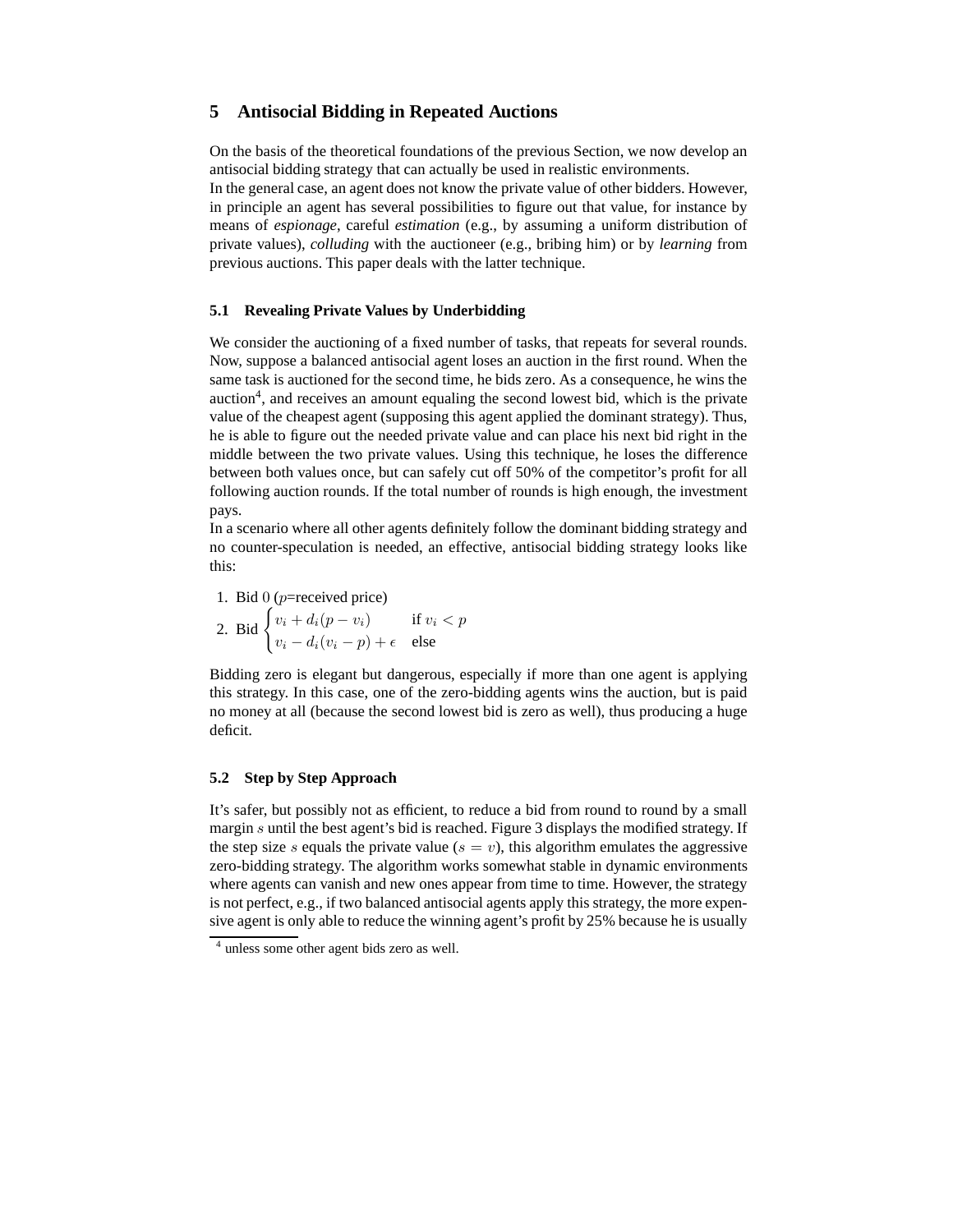

**Fig. 3.** Antisocial strategy for repeated Vickrey auctions

not able to figure out the real private value of the cheaper agent in time. Nevertheless, this is still tolerable, because in a group of antisocial agents a bidder never takes *more* risk than his derogation rate prescribes.

Generally, a careful agent should use a small step size s in order to be safe that the competitor already suffered huge losses before he makes negative profit himself. A reasonable setting of s depends on the number of rounds, the distribution of private values and his derogation rate (an upper bound for s is specified in [1]).

#### **5.3 Leveled Commitment Contracting**

If the task execution contracts are not binding and can be breached by paying a penalty (leveled commitment contracting [15, 16, 3]), the unavoidable loss an agent produces by underbidding the cheapest competitor can be reduced by breaking the negative contract. Due to the fact that the only reason for closing that deal is to figure out the private value of another agent, the agent has no incentive to really accomplish the task. Therefore, a contractee will break the contract if the loss he makes by accepting the contract is greater than the penalty he pays by breaking the deal. Supposing the common definition of a penalty as a fraction of the contract value, agent  $i$  is better off breaching the contract if

$$
p \le \frac{v_i}{pr + 1} \tag{5}
$$

with p being the actual task price and  $pr \in [0, 1]$  the penalty rate. To give an example, under the assumption that  $pr = 0.25$ , an agent should break a contract if the task price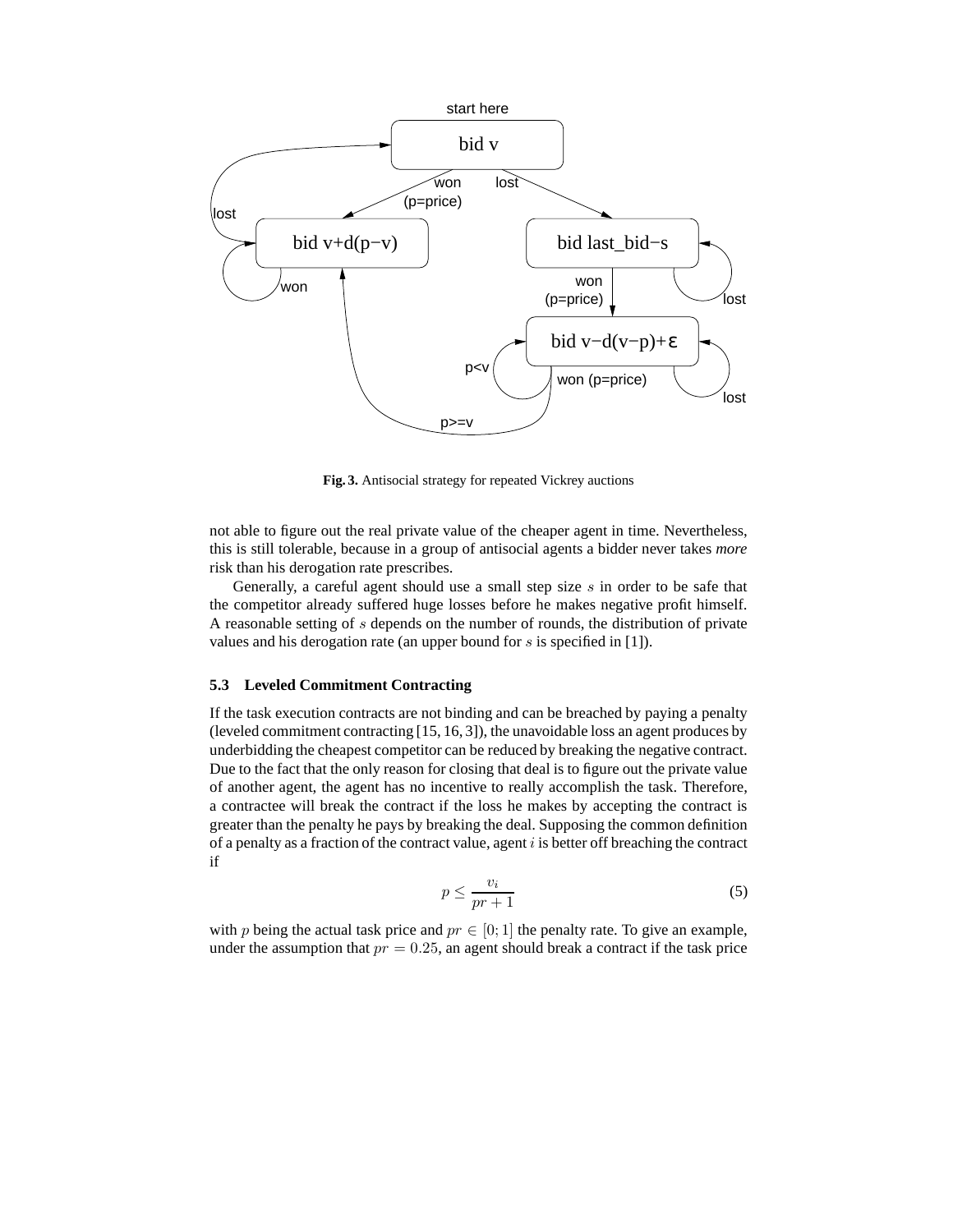is less or equal than  $\frac{4}{5}$  of his private value. When the distribution of prime costs is uniform, this is true in 80% of all possible cases.

## **6 Experimental Results**

The experimental setting investigated in this paper is similar to the one used in [3]. Due to reasons of limited space, we can only present some of the experiments we conducted. Please see [1] for more detailed results including a randomized cost table.

There is a number of buyers or *contractees*  $(CE<sub>i</sub>)$  who are willing to execute tasks. Contractees associate prime costs with task execution and are interested in tasks whose prices are higher than their own costs. All prices and bids are integer values ( $\epsilon = 1$ ). Whenever the selling of a task is announced, each interested contractee calculates and submits one sealed bid. The contractee who submitted the lowest bid is declared as the winner of the auction, and the *second lowest* bid is taken as the price of the announced task; the contractee is paid this price and executes the task. If there are two or more equal winning bids, the winner is picked randomly. As a contractee wants to earn money for handling tasks, his private value of a task is his prime costs plus  $\epsilon$ . It is assumed that each contractee can execute as many tasks as he wants during one round (full commitment contracting).

Table 1 contains the prime costs of three contractees with exactly identical abilities. Each contractee has one task, that he can handle for the cheapest price. If all three truly bid their private values for 100 rounds, each one would gain  $((50 - 30) + 1) \times 100 =$ 2100. Figure 4 shows the profits accumulated by the contractees in 100 rounds.  $CE_1$ 

|                     | Task 1 Task 2 Task 3 |    |    |
|---------------------|----------------------|----|----|
| $CE_1$              | 70                   | 50 | 30 |
| $\left CE_2\right $ | 50                   | 30 | 70 |
| $CE_3$              | 30                   | 70 | 50 |

**Table 1.** Fair cost table

and  $CE_2$  apply the dominant strategy and bid their prime costs plus one.  $CE_3$ , however, is antisocial and tries to harm his competitors by reducing their profits to a minimum. As  $CE_3$  is the only antisocial agent and because his derogation rate is 1, he could use a very large step size, e.g.,  $s_3 = v_3$ . We chose a careful step size setting  $(s_3 = \epsilon)$  for two reasons. First of all,  $CE_3$  may not know he is the only antisocial bidder, and secondly, this setting superiorly visualizes how the antisocial strategy works.

Despite the dominant strategy,  $CE_1$  and  $CE_2$  are incapable of gaining their regular profit (2100).  $CE_3$  outperforms his rivals by losing only 60. The summed up profit of the entire group of contractees is reduced by more than 50% by a single agent using an aggressive strategy. This emphasizes the particular vulnerability of Vickrey auctions to "irrational" bidding. There is no counter-strategy available for  $CE_1$  or  $CE_2$ . As they apply a dominant strategy, they already make the highest possible payoff (which is almost nil) according to their definition of payoff. However, if they decided to become antisocial as well, they would be able to increase their payoff. In certain scenarios, this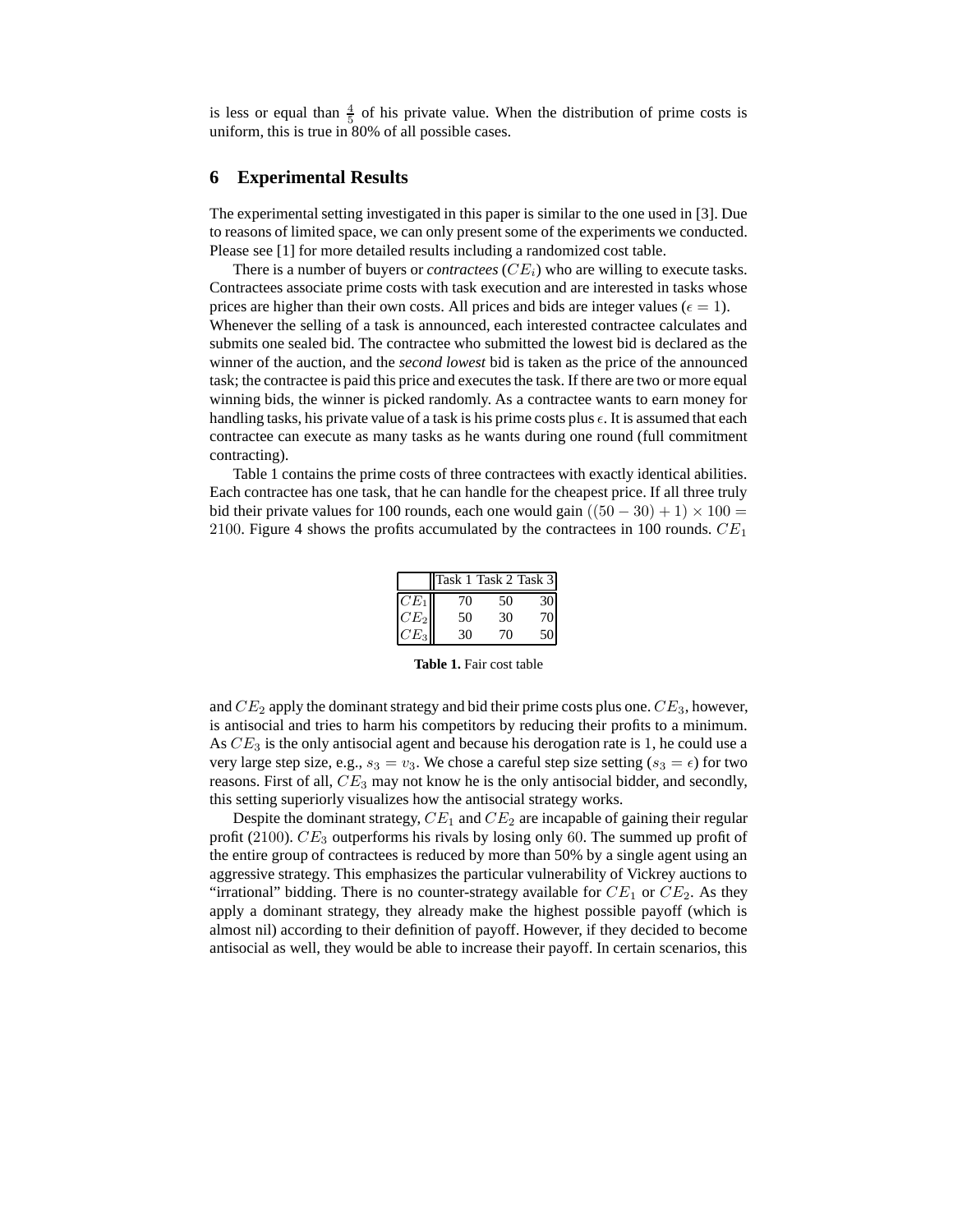

**Fig. 4.** Identical contractees (1/3 antisocial)

might lead to an antisocial chain reaction.

It might appear confusing at the first glance that an agent who does not care for his own profit at all  $(d_3 = 1)$  nevertheless makes the highest profit. This odd effect can be explained by the peaceableness of the fellow bidders and the  $\epsilon$  that we added in equation 4.  $CE_3$  *risks* his entire profit in order to hurt  $CE_1$  and  $CE_2$ , but as both are completely harmless, he keeps his gain.

If all three contractees are antisocial, overall performance breaks down as expected (see Figure 5). The agents cut off more than a quarter of profits of their rivals due to a mutual derogation rate of 0.5.

# **7 Conclusions**

The antisocial attitude for agents and its formalization introduced in this paper leads to a significant need for important changes in strategic behavior of agents. As argued above, and as it is obviously implied by many real-world applications, it is necessary to take the existence of antisocial agents into consideration. The paper focused on the Vickrey auction and showed that this auction protocol, in addition to other known deficiencies [14, 13, 12], is vulnerable to antisocial bidders. This is an effect of the second-price policy which enables easy price manipulation and emphasizes the required confidentiality of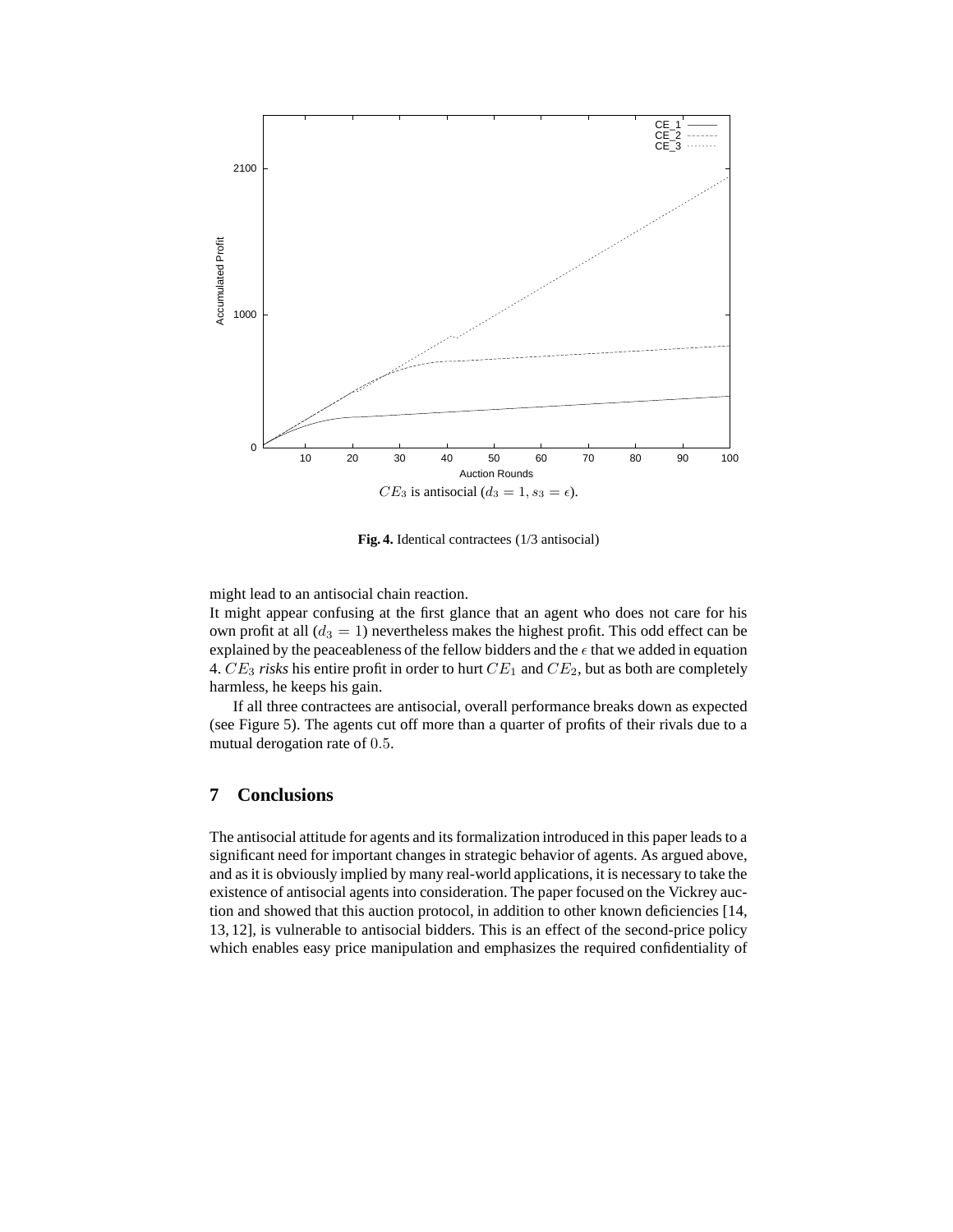

**Fig. 5.** Identical contractees (3/3 antisocial)

private values and the need for a secure auction protocol that hides those values from all parties, including the auctioneer [2]. As the common *English* auction for private value bidders is equivalent to the Vickrey auction [9, 11], all strategies in this paper work for English auctions as well. The inability to prevent profit reduction can be regarded as a major disadvantage of those two auction types as *Dutch* and *first-price sealed-bid* auctions do not suffer from antisocial strategies.

One problem that arises using the new strategy in repeated Vickrey auctions is that if there is more than one inferior, antisocial agent, it would be desirable if only the one that intends to cut off the cheapest agent's profit by the highest margin reduces his bid. All other bidders should stay with bidding their private value, since they would lose money once without harming anyone in the following rounds. This would require the antisocial agents to make a special arrangement, which may not be feasible in certain settings. The behavior described in this paper can be seen as an opposite of *bidder collusion* where bidders coordinate their bids in order to help each other (harming the auctioneer). In contrast, antisocial agents bid with the intention to harm fellow bidders.

As a next research step we want to explore "anti-sociality" and strategies for antisocial agents in more detail. To do so, we plan to examine these strategies in more complex environments where the number of contractees varies over time and tasks can be recontracted. Furthermore, we intend to investigate types of collaboration of antisocial agents that allow them to act more efficiently.